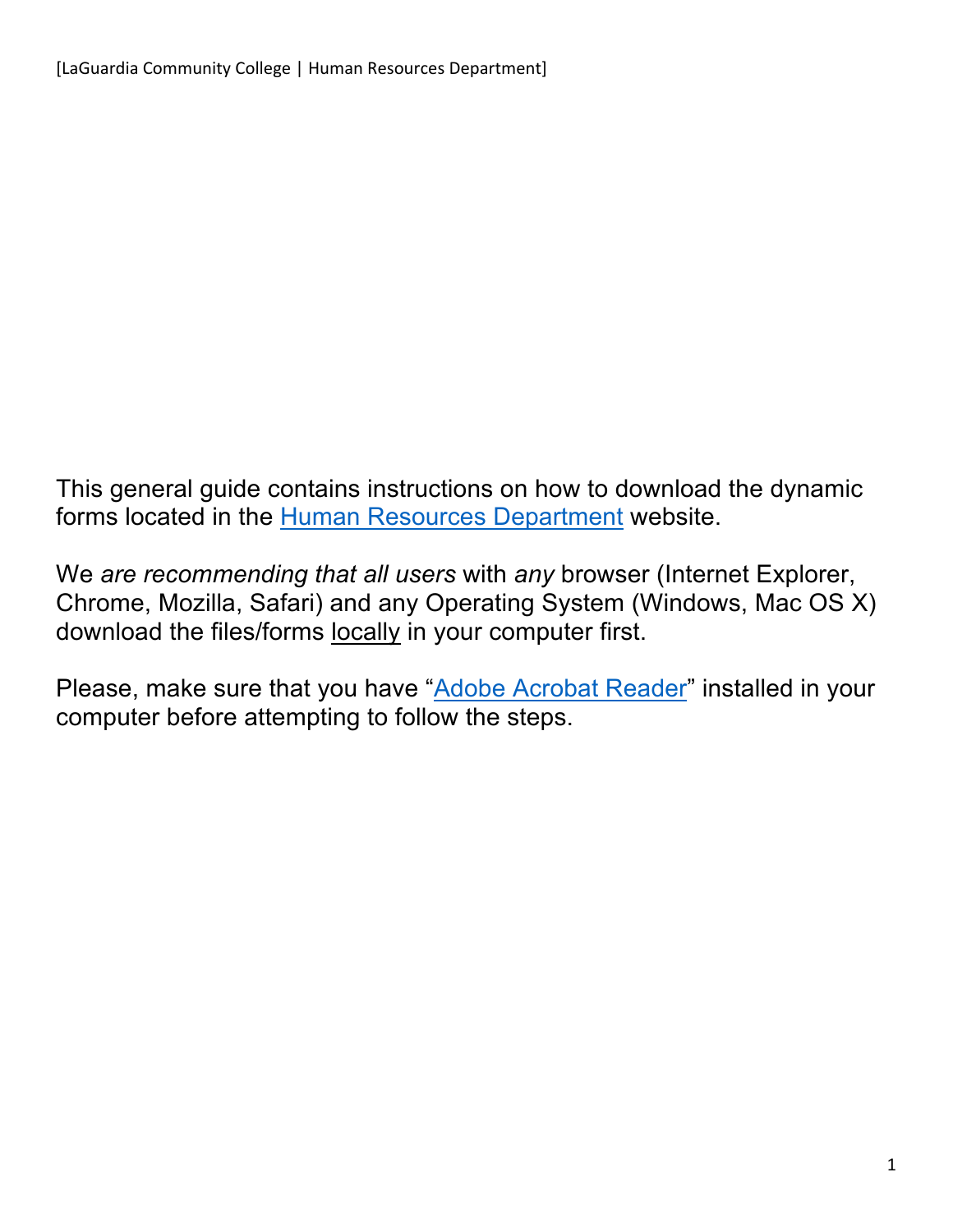## **DOWNLOADING THE DYNAMIC FORM TO YOUR DESKTOP**

Depending on your Browser (Internet Explorer, Chrome, Mozilla, Safari) and/or Operating System (Windows, Mac OS X) pictures here may differ from the ones in your computer. This document should serve as a general guide only.

In some Browsers the **form will automatically download and you can find it in your "Downloads" folder**.

The example below is using Windows 10 and Chrome Version 57.0.2987.98

1) Download the form



2) From the "Save As" window, click on "Desktop"

3) Select "Save"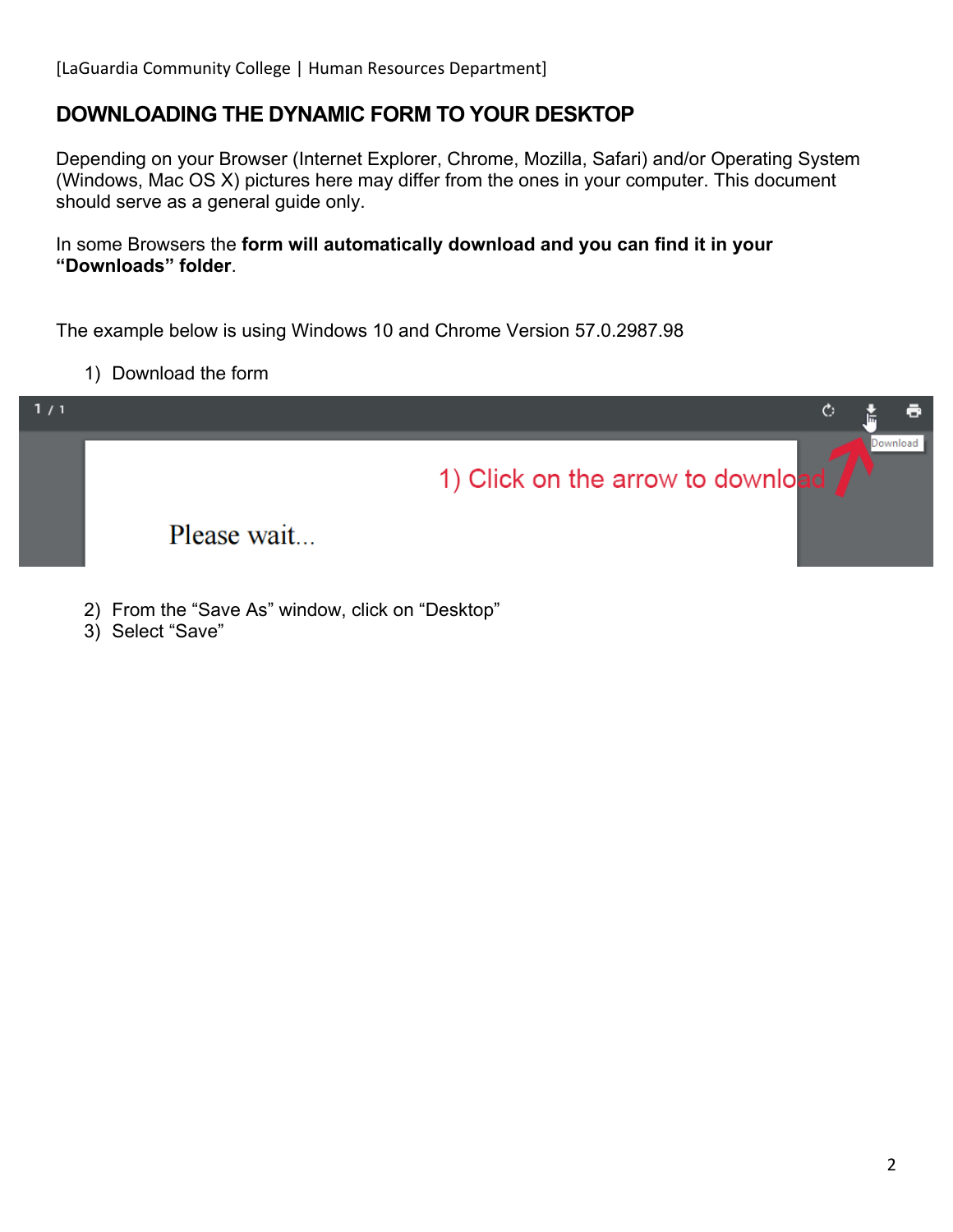|                                                                                                                                                                                                                                                                                                                 |   | 1/1                |     |                 |             |              |
|-----------------------------------------------------------------------------------------------------------------------------------------------------------------------------------------------------------------------------------------------------------------------------------------------------------------|---|--------------------|-----|-----------------|-------------|--------------|
|                                                                                                                                                                                                                                                                                                                 |   |                    |     |                 |             |              |
| Please wait                                                                                                                                                                                                                                                                                                     |   |                    |     |                 |             |              |
| If this message is not eventually replaced by the proper contents of the document, your PDF<br>viewer may not be able to display this type of document.                                                                                                                                                         |   |                    |     |                 |             |              |
| You can upgrade to the latest version of Adobe Reader for Windows®, Mac, or Linux® by<br>visiting http://www.adobe.com/go/reader_download.                                                                                                                                                                      |   |                    |     |                 |             |              |
| For more assistance with Adobe Reader visit http://www.adobe.com/go/acrreader.                                                                                                                                                                                                                                  |   |                    |     |                 |             |              |
| Windows is either a registered trademark or a trademark of Microsoft Corporation in the United States and/or other countries. Mac is a trademark<br>of Apple Inc., registered in the United States and other countries. Linux is the registered trademark of Linus Torvalds in the U.S. and other<br>countries. |   |                    |     |                 |             |              |
| Save As                                                                                                                                                                                                                                                                                                         |   |                    |     |                 |             | ×            |
| > This PC > Desktop >                                                                                                                                                                                                                                                                                           |   |                    | ∾ ⊍ | Search Desktop  |             | مر           |
| Organize $\blacktriangledown$<br>New folder                                                                                                                                                                                                                                                                     |   |                    |     |                 | BEE Y       | Ø            |
| <b>Creative Cloud Files</b>                                                                                                                                                                                                                                                                                     | À | Name               |     | Date modified   | Type        |              |
| Desktop                                                                                                                                                                                                                                                                                                         |   | Important          |     | 3/10/17 9:54 AM | File folder |              |
| Downloads                                                                                                                                                                                                                                                                                                       | Å |                    |     |                 |             |              |
| Dropbox                                                                                                                                                                                                                                                                                                         | À |                    |     |                 |             |              |
| Documents                                                                                                                                                                                                                                                                                                       | À |                    |     |                 |             |              |
| Pictures                                                                                                                                                                                                                                                                                                        | À |                    |     |                 |             |              |
| accordion                                                                                                                                                                                                                                                                                                       |   |                    |     |                 |             |              |
| AceCourse                                                                                                                                                                                                                                                                                                       |   |                    |     |                 |             |              |
| CE<br>wwwroot                                                                                                                                                                                                                                                                                                   |   |                    |     |                 |             |              |
|                                                                                                                                                                                                                                                                                                                 |   |                    |     |                 |             |              |
| <b>ConeDrive</b>                                                                                                                                                                                                                                                                                                |   |                    |     |                 |             |              |
| <b>-1) Select "Desktop"</b><br>This PC                                                                                                                                                                                                                                                                          |   |                    |     |                 |             |              |
| Desktop                                                                                                                                                                                                                                                                                                         |   |                    |     |                 |             |              |
| Documents                                                                                                                                                                                                                                                                                                       |   |                    |     |                 |             |              |
| Downloads                                                                                                                                                                                                                                                                                                       |   | $\vee$ $\leq$      |     |                 |             | $\,>\,$      |
| Heo - Performance Evaluation Form.pdf<br>File name:                                                                                                                                                                                                                                                             |   |                    |     |                 |             | $\checkmark$ |
| Save as type: Adobe Acrobat Document                                                                                                                                                                                                                                                                            |   |                    |     |                 |             |              |
| A Hide Folders                                                                                                                                                                                                                                                                                                  |   | 2) Click on "Save" |     | Save            | Cancel      |              |
|                                                                                                                                                                                                                                                                                                                 |   |                    |     |                 |             |              |

*Figure 1 How to download the form on your desktop computer*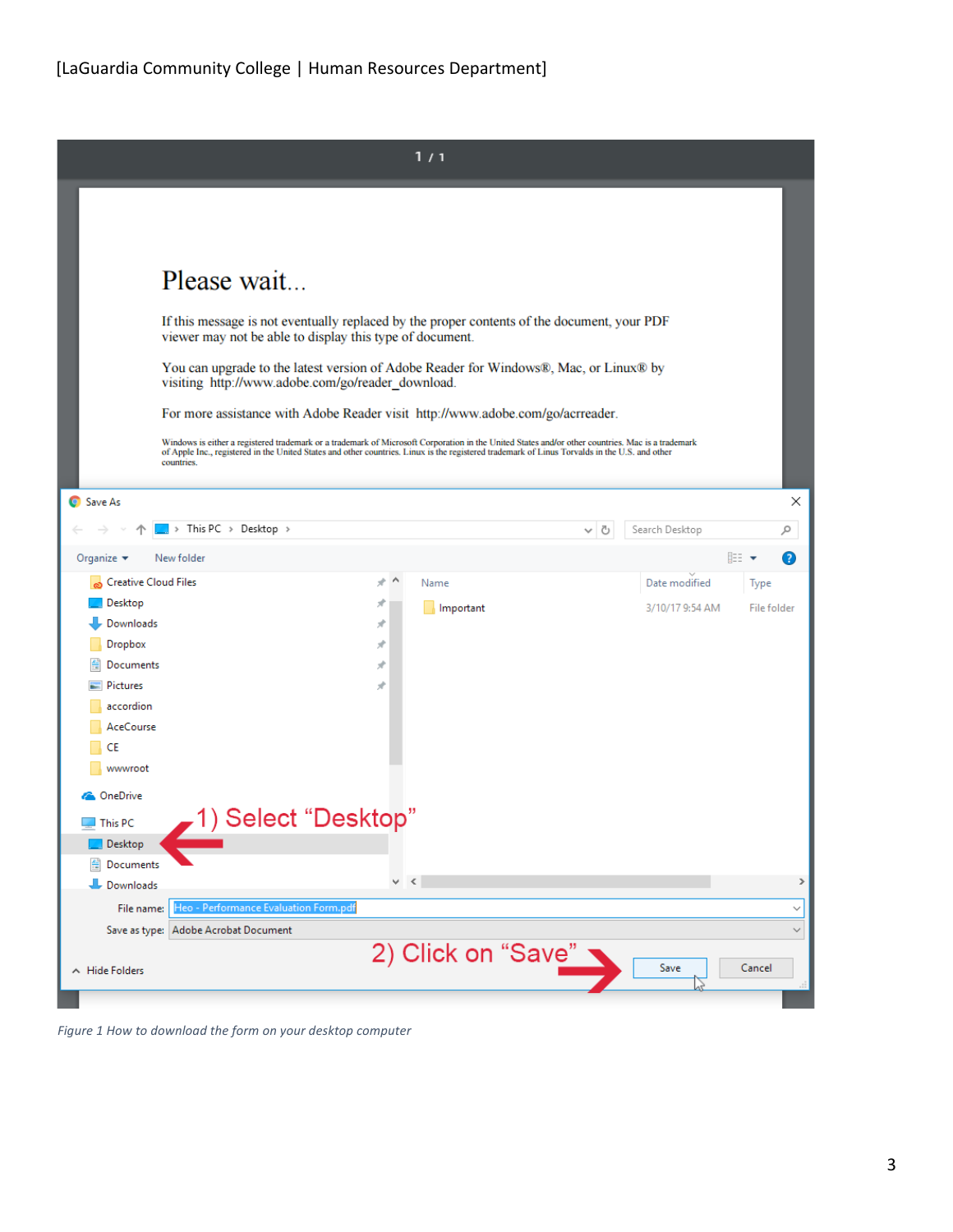## **VIEWING THE FORM WITH ADOBE ACROBAT**

Once you download the form on your desktop:

- 1) Locate the PDF form, and right click on it
- 2) Select "open with"
- 3) Click on "Adobe Acrobat"

| <b>PDF</b><br>Heo -<br>Performance<br><b>Evaluation</b><br>Form.pdf | Open with Adobe Acrobat DC                                                                                                                                                |                                                                |                                                                                                                                                                                                                     |
|---------------------------------------------------------------------|---------------------------------------------------------------------------------------------------------------------------------------------------------------------------|----------------------------------------------------------------|---------------------------------------------------------------------------------------------------------------------------------------------------------------------------------------------------------------------|
|                                                                     | Print<br>Open with Sublime Text<br>Edit with Adobe Acrobat<br>Combine files in Acrobat<br>Select Left File for Compare<br>$\leftarrow$ Scan with Windows Defender         |                                                                |                                                                                                                                                                                                                     |
|                                                                     | Open with<br>Share with<br>q<br>Zip and Share (WinZip Express)<br>to WinZip<br>Restore previous versions<br>Send to<br>Cut<br>Copy<br>Create shortcut<br>Delete<br>Rename | ≻<br>$\overline{\phantom{1}}$<br>⋋<br>$\overline{\phantom{1}}$ | Adobe Acrobat DC<br>ピ<br>Adobe Illustrator CC 2017<br>Google Chrome<br>Launch Windows App<br>$\blacksquare$<br>Microsoft Edge<br>Opera Internet Browser<br>Word 2016<br>Search the Store<br>ā<br>Choose another app |
|                                                                     | Properties                                                                                                                                                                |                                                                |                                                                                                                                                                                                                     |

*Figure 2 How to view the form with "Adobe Acrobat"*